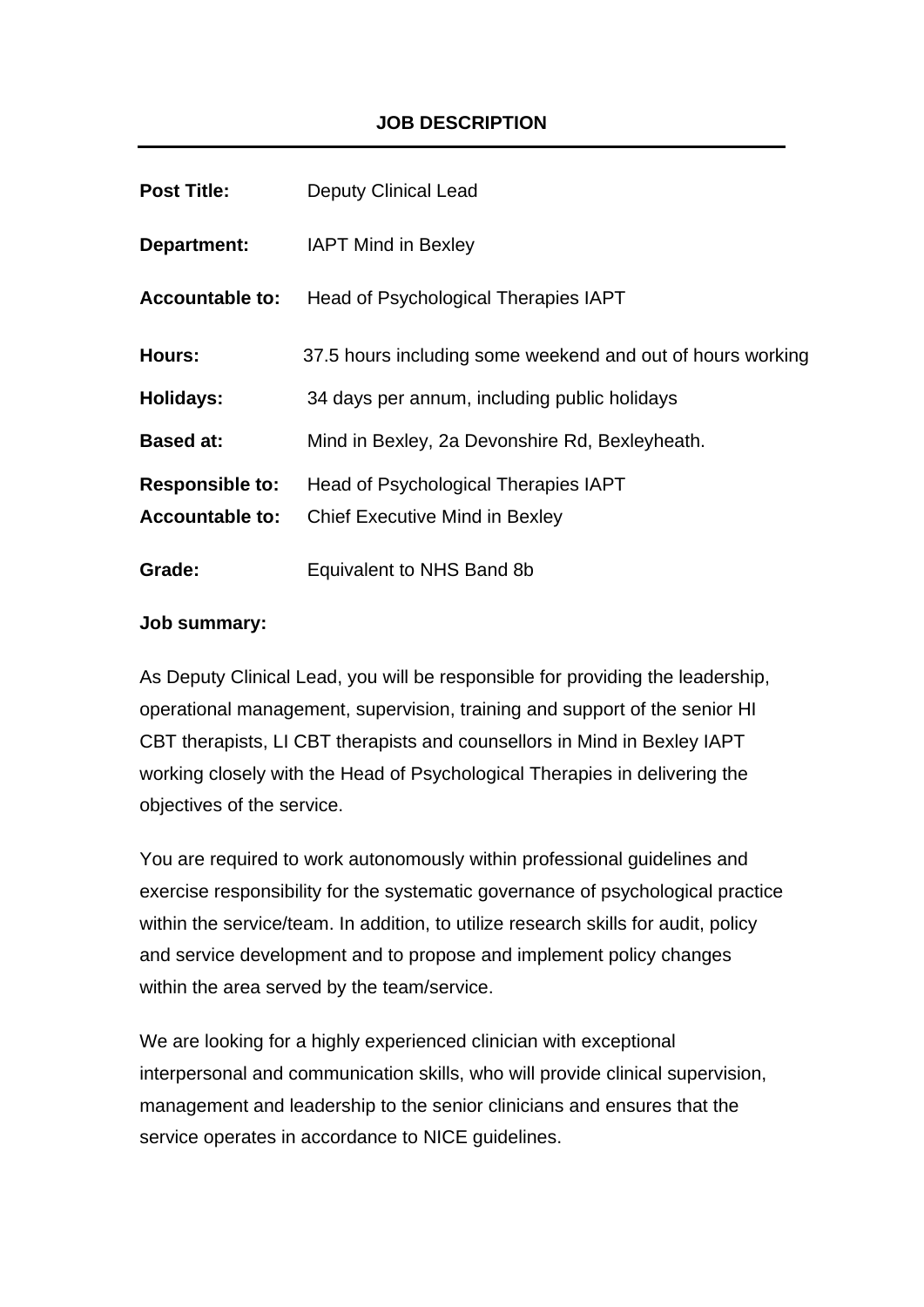The post involves being able to work flexibly and to be able to work at least one evening session (i.e. 12am – 8pm one day).

#### **Main responsibilities**

- Provide a specialist psychological service for patients, including assessment, individual and group interventions, risk management and referral on to other mental health services as required.
- Provide specialist psychological training, supervision, guidance and consultation to other professionals contributing directly to the formulation and treatment plans of individual patients; including advice on psychological aspects of risk assessment and risk management and including liaising with staff across all sectors of care (for example primary care, secondary care and specialist/tertiary services).
- Support the Head of Psychological Therapies IAPT with service performance responsibilities and representing the service at the external meetings, e.g. with commissioners.
- Support the Head of Psychological Therapies as a senior clinician, manager and leader for a team of psychologists, psychological therapists and trainees. This will include governance responsibilities, implementing polices, service development, recruitment, performance reviews etc.
- Working closely with the Head of Psychological Therapies IAPT and the Service Lead to maintain electronic systems for referrals, appointments, activity and outcome monitoring for performance management, including continuous audit and evaluation of service. Ensure appropriate use and administration of such systems by other members of staff within the service and provide support when needed.
- Communicate across language and cultural barriers, including working for sustained periods of time by communicating with patients, carers or groups through professional interpreters or advocates.
- Be responsible for recording, monitoring and reporting on clinical work and communicating in a skilled and sensitive manner, highly complex, sensitive or contentious information concerning the assessment,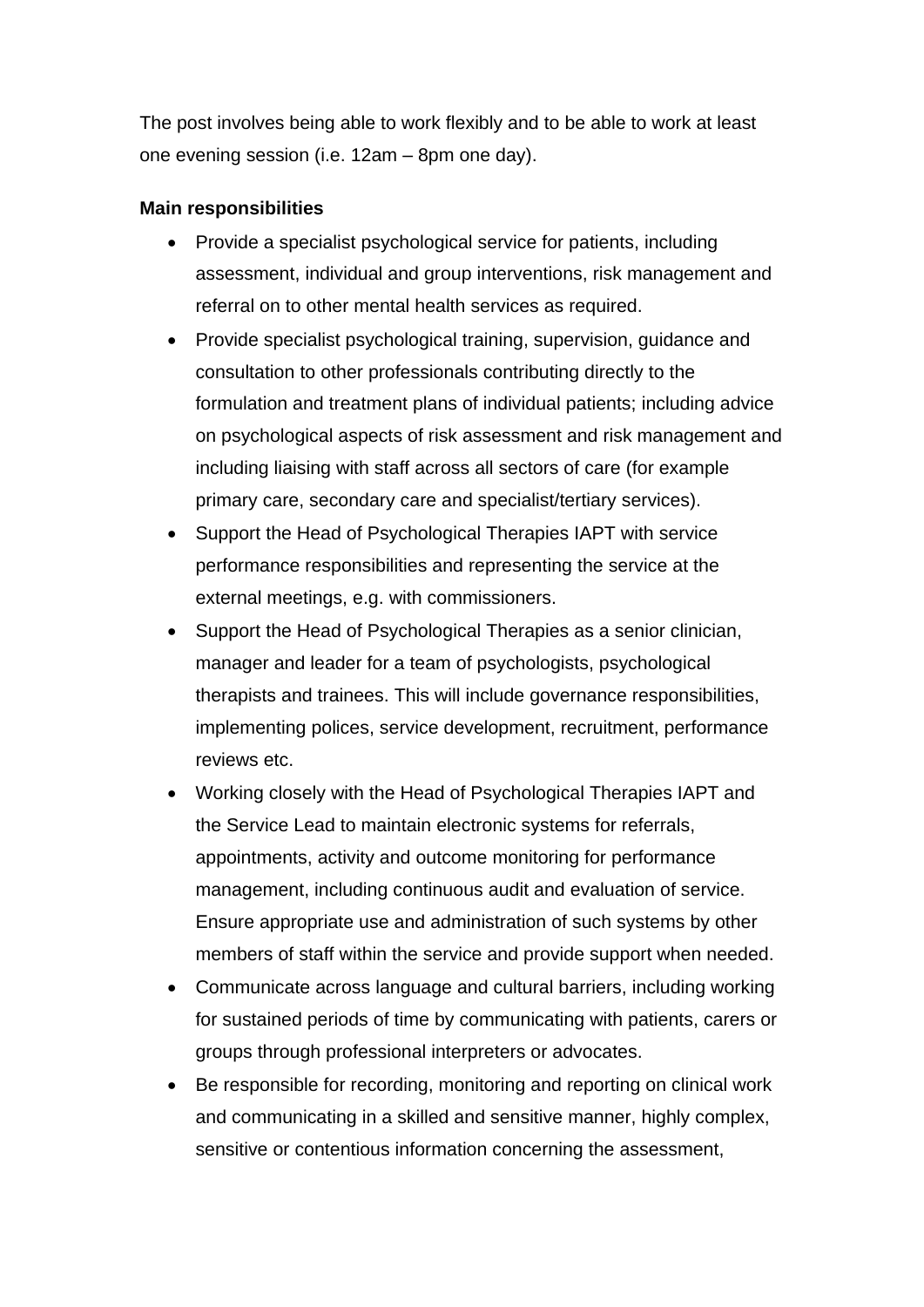formulation, treatment plans and progress of patients in both verbal and written formats.

- Support the implementation of national standards for competencies in CBT practice across primary care teams by ensuring that team members make use of appropriate supervision, training and outcomes monitoring.
- Work closely with the Head of Psychological Therapies in motivating, evaluating and developing high and low intensity services and counselling services.
- To maintain up to date knowledge of legislation, national and local policies and issues in relation to both the specific client group and mental health.
- Employ a broad theoretical knowledge of psychology and specialist clinical skills to develop and support the psychological skills of others (including graduate mental health workers, trainee and qualified psychologists, and members of other staff groups) through the development and delivery of teaching, training and supervision programmes.
- Ensure that all members of multidisciplinary teams have access to a psychologically based framework for the understanding and care of patients and families/carers referred to the service, through the provision of advice and consultation and the dissemination of psychological research and theory.
- Work closely with The Head of Psychological Therapies and the Service Lead Take on developing service areas, including development of referral pathways, delivery of group and individual interventions and systematic governance of psychological practice within the service.
- Ensure the development and articulation of best practice in psychology within the service area and contribute across the service by exercising the skills of a reflexive and reflective scientist practitioner, taking part in regular clinical and professional supervision and appraisal and maintaining an active engagement with current developments in the field of clinical psychology and related disciplines.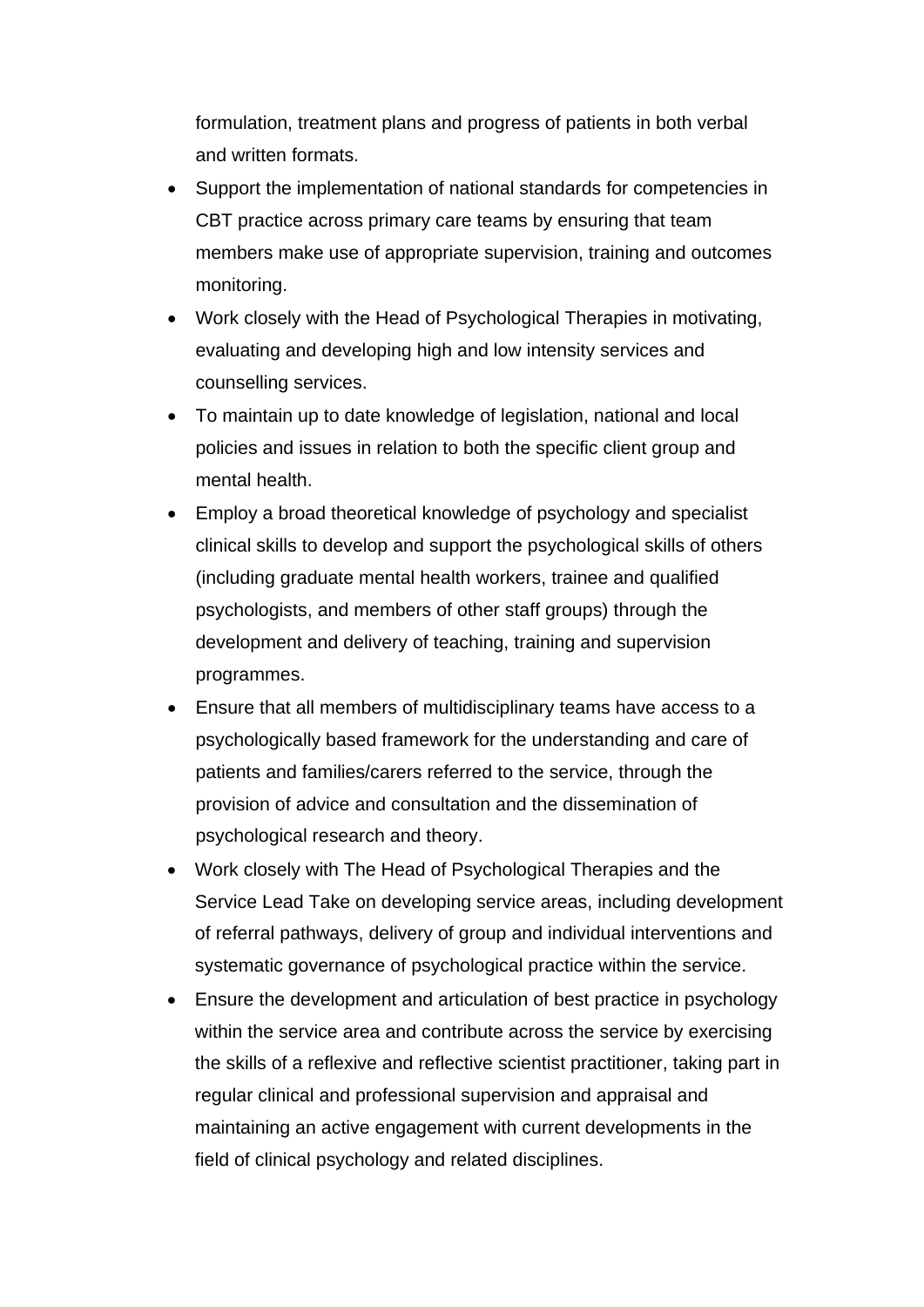- Contribute to departmental governance and service management activities such as data collection and reporting of outcomes within community services, commissioners and other stakeholders as appropriate.
- To contribute to the development and maintenance of the highest professional standards of practice, through active participation in internal and external CPD training and development programmes, in consultation with the post holder's professional and service managers in the field of IAPT and related disciplines.

# **Person specification**

### **Education/Qualifications**

### **Essential**

- Qualification from High Intensity IAPT Course or equivalent of BABCP accredited Post Graduate CBT training course. plus further post graduate level diploma qualification training in a psychological therapy which may be CBT or another IAPT appropriate evidence based therapy (i.e. IPT)
- Accredited as a cognitive behavioural psychotherapist by the British Association of Cognitive & Behavioural Psychotherapies (BABCP) or nearing completion of accreditation process.
- Minimum four years post qualification and significant experience working as a fully qualified psychological therapy practitioner and demonstrating the competences as required.
- Significant experience of working within primary care psychology and/ or IAPT service
- Formal training in supervision and experience of training and supervising qualified and pre -qualification psychologists, and/or high intensity and low intensity CBT therapists.
- Experience of exercising full clinical responsibility for patients' psychological care and treatment, both as a clinician, supervisor and team coordinator.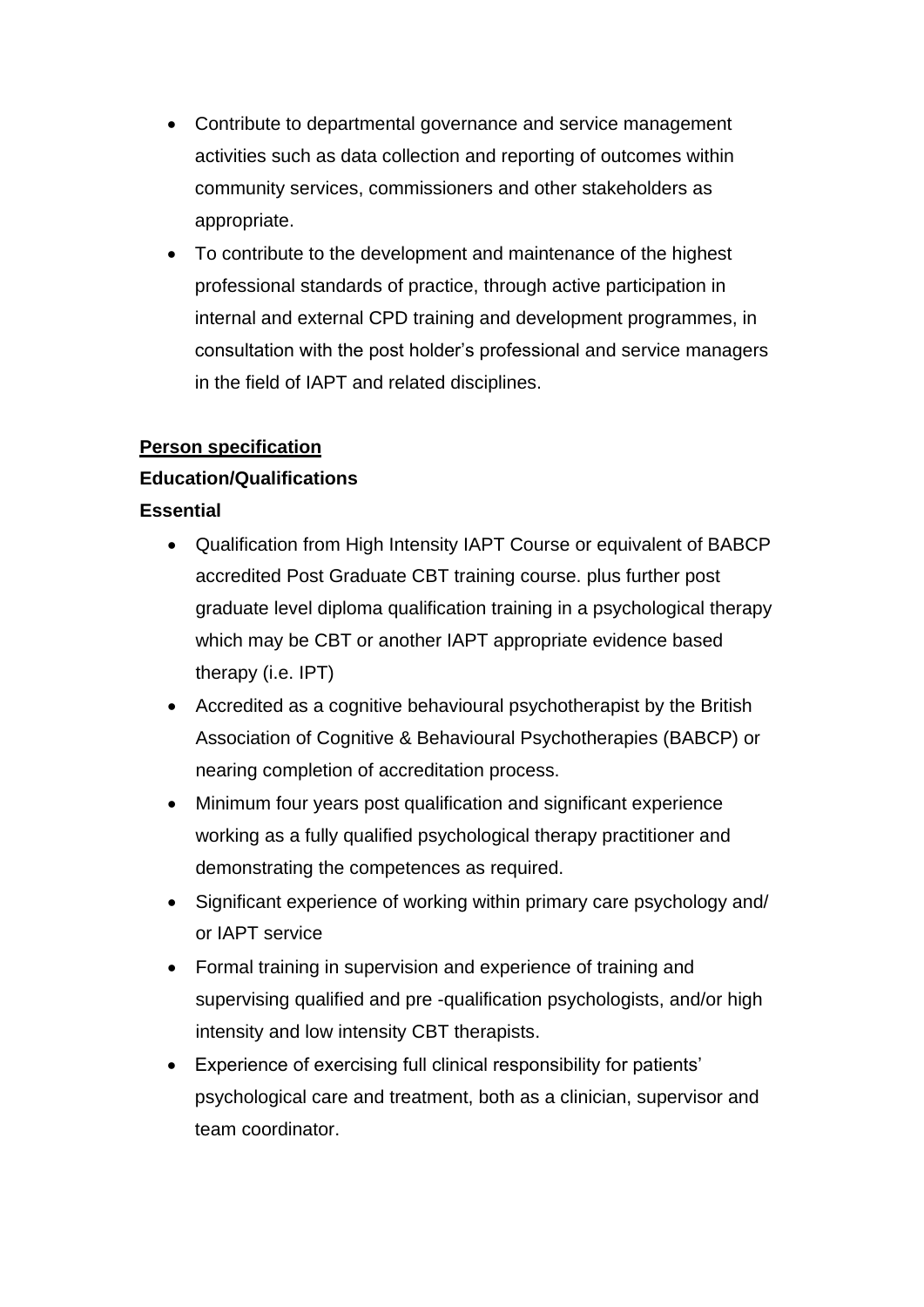- Experience of work in a multi -cultural setting, including working with interpreters.
- Managerial experience and experience in leading a team of therapists and counsellors
- Evidence of continuing professional development.

## **Desirable**

- Managerial qualification
- Experience of teaching prequalification psychological therapists and other NHS staff.
- Knowledge of key service development issues including mental health and primary care mental health/ IAPT
- EMDR and top up LTC training

# **Skills and Abilities**

### **Essential**

- Able to lead a team and make decisions and judgements about the best possible way forward in a complex work environment where the evidence base is evolving.
- Extensive experience of providing CBT to clients with a wide range of mental health problems across the whole life course and presenting with the full range of clinical severity in primary care, including maintaining a high degree of professionalism in the face of highly emotive and distressing problems, verbal abuse and the threat of physical abuse.
- Computer literate, able to use Word and Excel, ability to use of IAPTus
- Demonstrates high standards in written and verbal communication
- Proven ability of analysis of information from data bases
- Ability to develop and use a Risk Strategy
- Able to develop good professional relationships with staff, clients, working partners and the general public.
- Able to demonstrate workforce planning in a clinical service.
- Highly-developed skills in the effective communication of highly technical and/or clinically sensitive information to a wide variety of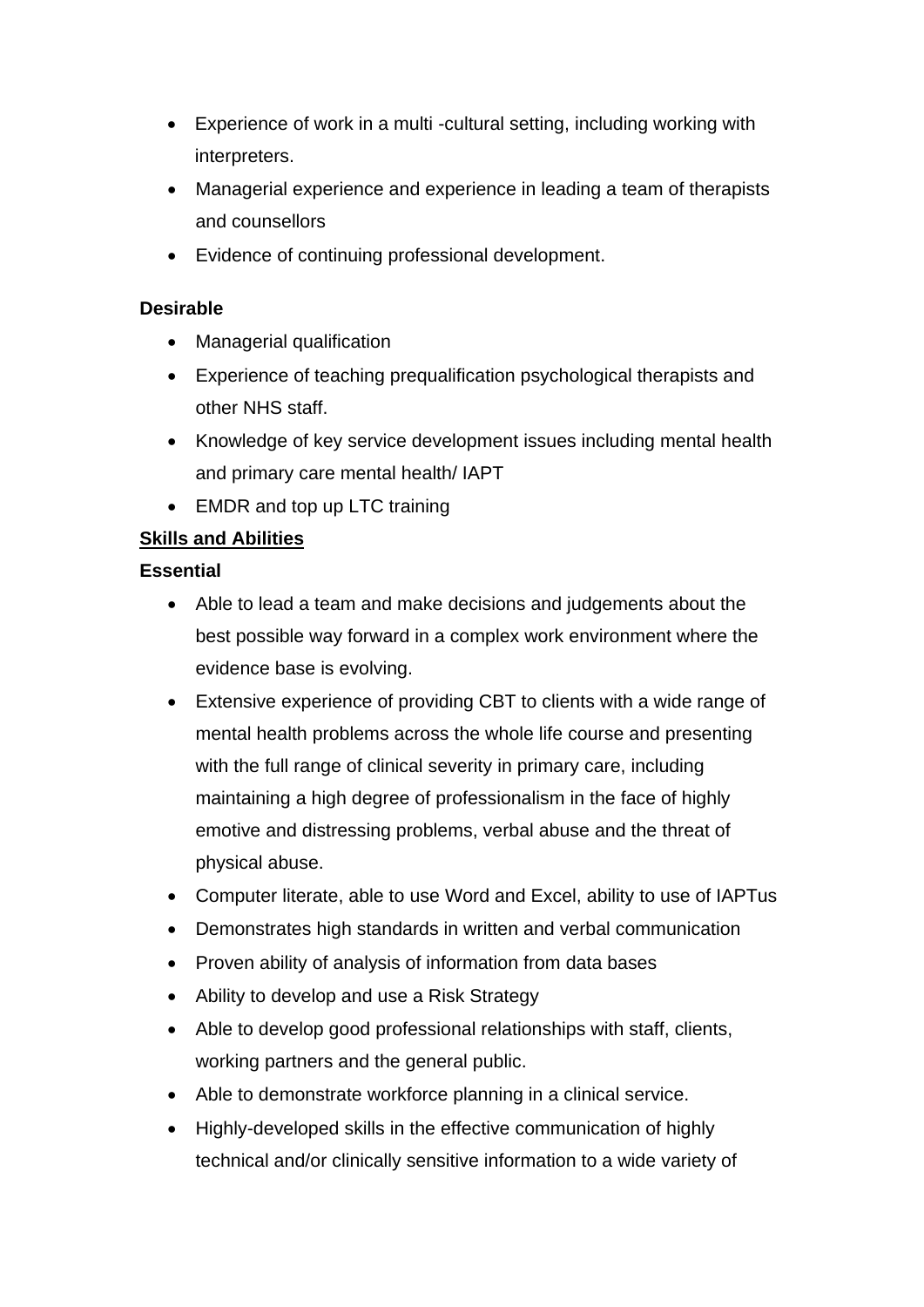recipients in a range of settings within and outside the NHS, including the ability to produce comprehensive and coherent letters, reports and associated documentation.

- Highly-developed skills in the use of complex methods of psychological assessment, intervention and management, including the use of theoretical models to analyse information and to develop formulations upon which to base choice of treatment.
- Post graduate-level knowledge of research design and methodology, including complex, multivariate data analysis as practised within the field of clinical psychology.
- Skills for undertaking audit and monitoring of service activity and outcomes.
- Experience of designing, providing and supervising group CBT interventions.
- Ability to provide a culturally-competent and non-stigmatising service including an awareness of the potential impact of discrimination and disadvantage on mental health.
- Ability to develop and use complex multi-media materials for presentations in public, professional and academic settings.
- Ability to take lead for speciality, interpreting and imparting specialist knowledge and policies to others.
- Ability to identify and employ, as appropriate, clinical governance mechanisms for the support and maintenance of clinical practice in the face of regular exposure to highly emotive material and challenging behaviours.
- Ability to identify, provide and promote appropriate means of support to carers and staff exposed to highly distressing situations and severely challenging behaviours.
- Ability to contain and work with organisational stress and able to hold the stress of others
- Ability to demonstrate leadership and management skills.